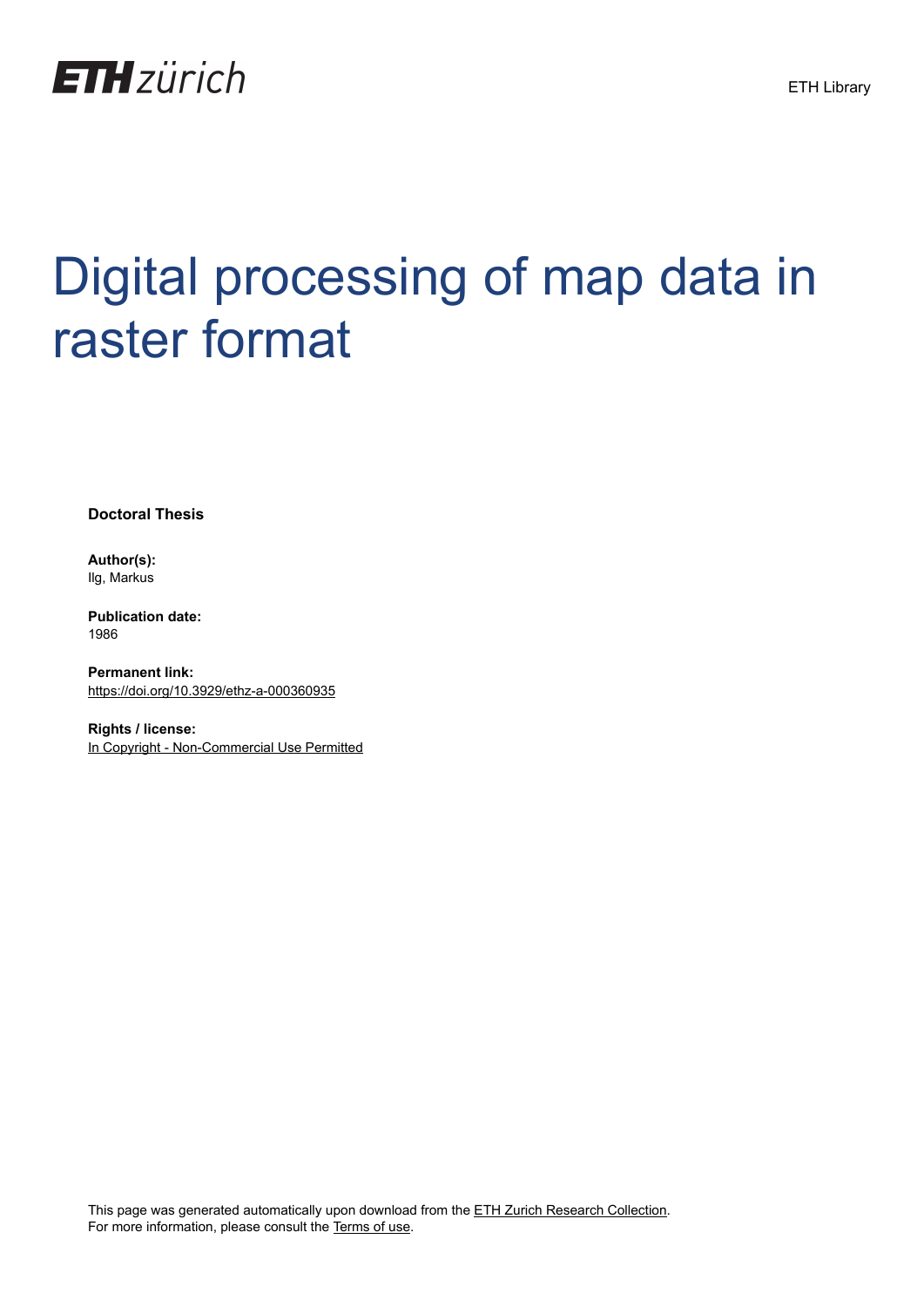## DIGITAL PROCESSING OF MAP DATA IN RASTER FORMAT

 $\label{eq:2} \frac{1}{\pi} \left( \frac{1}{\pi} \right) \left( \frac{1}{\pi} \right) = \frac{1}{\pi} \left( \frac{1}{\pi} \right)$ 

A dissertation submitted to the

## SWISS FEDERAL INSTITUTE OF TECHNOLOGY ZURICH

for the degree of Doctor of Technical Sciences

presented by

Markus Hg

dipl.El.Ing.ETH

M.Sc. in Computer and Systems Engineering

Rensselaer Polytechnic Institute, Troy, New York born May <sup>13</sup> 1953

citizen of Salenstein (TG)

accepted on the recommendation of

Prof. Dr. D. Steiner, examiner Prof. Dr. 0. Kiibler, co-examiner

1986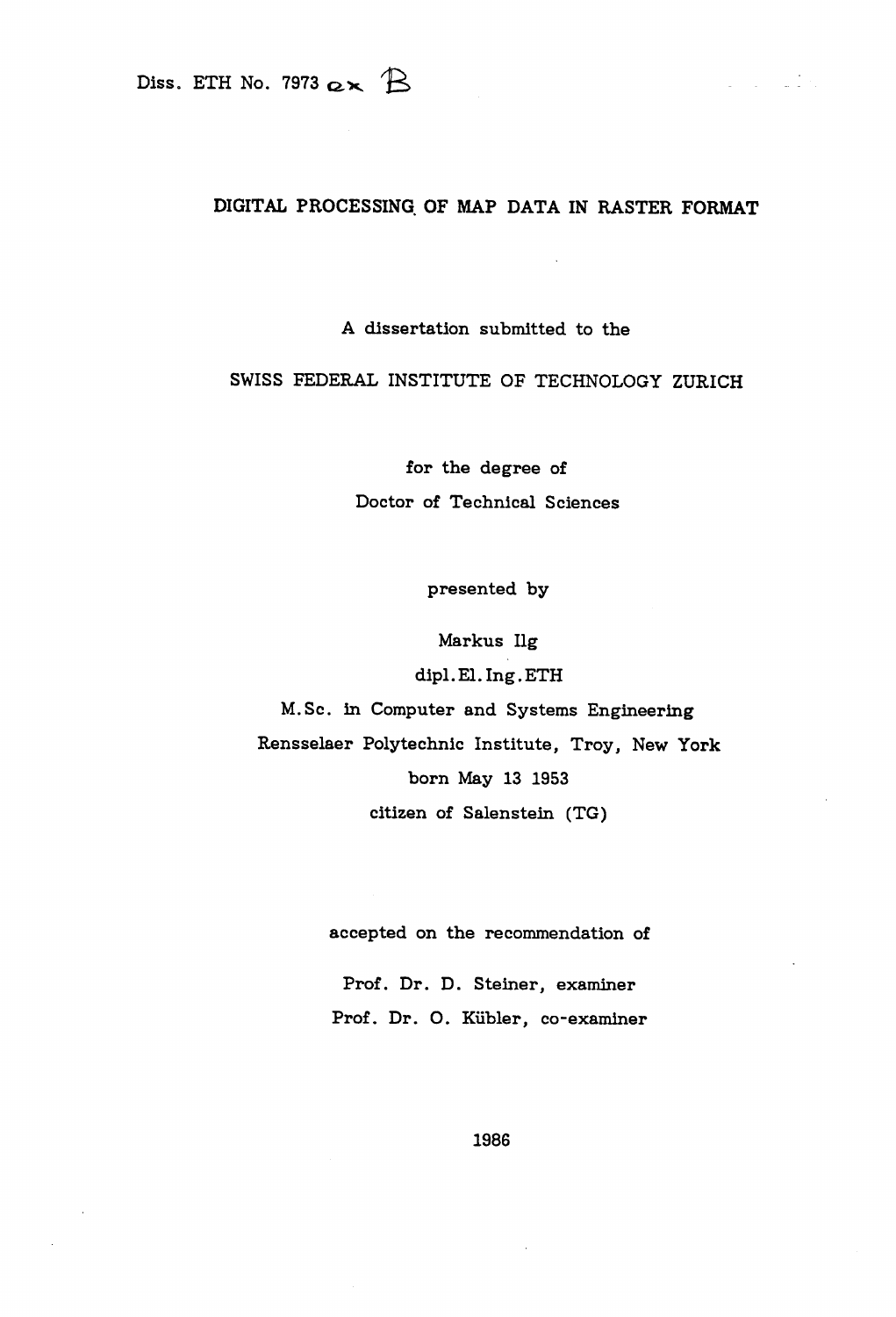#### ABSTRACT

To efficiently and automatically convert analog map information to computer-accessible digital form is still a problem. This work presents the design and the implementation of an overall new procedural sequence to treat the frequently occurring case of polygonal outline maps that show the boundaries of administrative and/or statistical (spatial) units. It is the geometric information contained in such maps with regard to its incorporation into a geographic information system we are concerned with here.

The methods described in the literature so far try to solve the problem by thinning the boundary lines in the scanned raw data to unit pixel width and by subsequent line following by means of <sup>a</sup> template. We use a different approach which, in a way, is the dual to the common solution: Instead of emphasizing the lines we consider primarily the areas enclosed by those lines (area-centered view). After having labeled all area pixels by a unique area code (color), the areas are being expanded uniformly and "simultaneously" on all sides. This is continued until neighboring areas touch each other. The boundaries between areas are then a sequence of edges between pixels of different color and are thus implicitly given. These sequences are extracted and archived in a compact topological data structure. The advantages of the method used are twofold: First, no tedious tests are needed to guarantee the correctness of the digitized line network and, second, the required size of templates for line extraction is <sup>2</sup> by <sup>2</sup> pixels only instead of the traditional <sup>3</sup> by 3. As a consequence, the space needed in the main memory becomes smaller while the algorithms are faster and also more stable. In addition, a representation of the spatial units of concern in the raster mode is obtained as a by-product. From the resulting compact data structure derived structures suitable for particular applications can be generated.

xi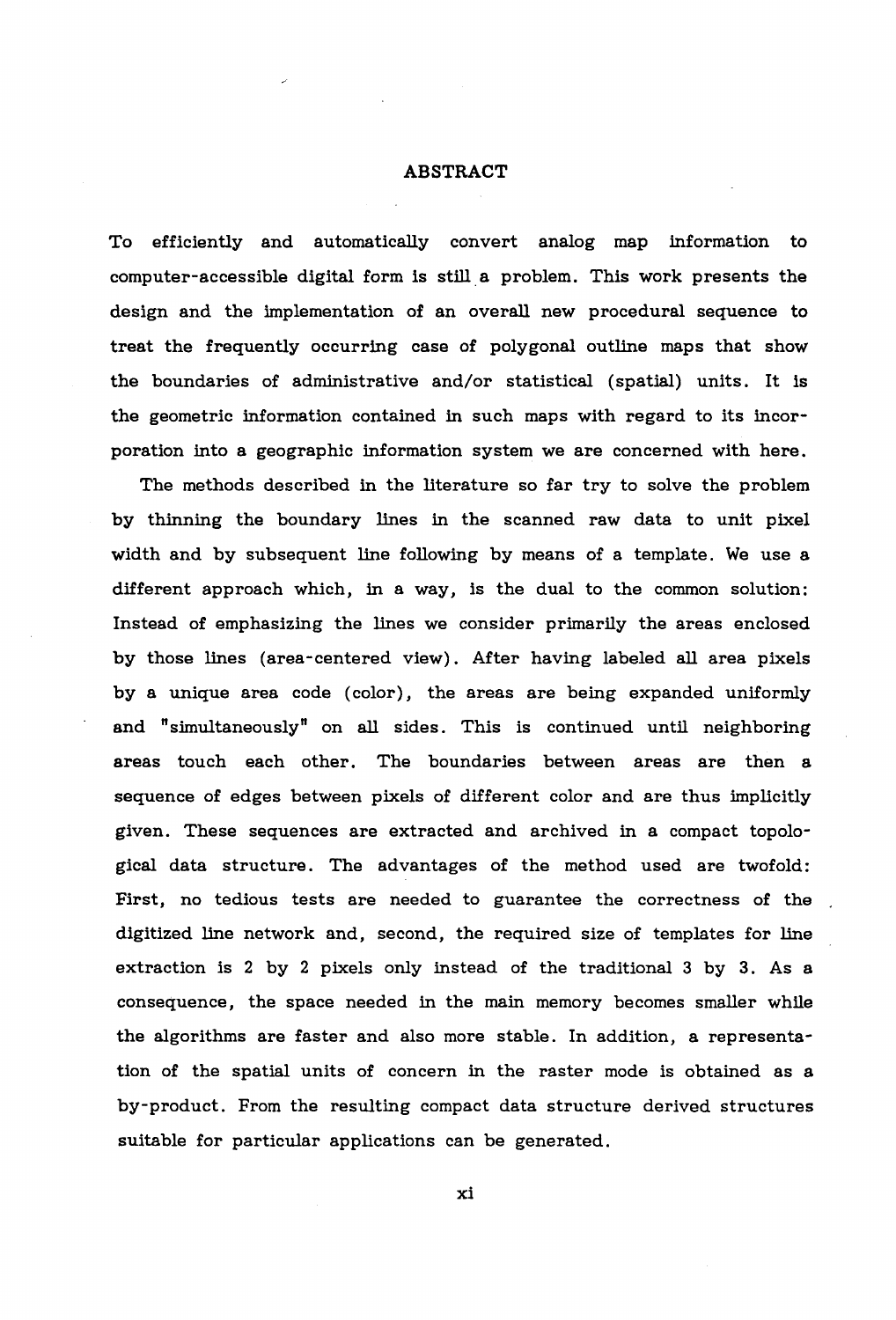Methods well-known in picture processing and computer science are borrowed to solve the problem at hand as elegantly as possible. All algorithms adhere to a predetermined processing sequence, the so-called scan line sequence, which follows the way <sup>a</sup> TV frame is built up. This makes it possible to combine several logically separate algorithms into one more comprehensive algorithm.

Throughout the whole work careful consideration is given to the possibility of applying results from modern software engineering. In particular, a clear distinction is made between methodical and implementational concerns; the latter are treated in a separate chapter. The fact that we are concerned with implementational details demonstrates our goal to develop a system which can be readily used in a production environment.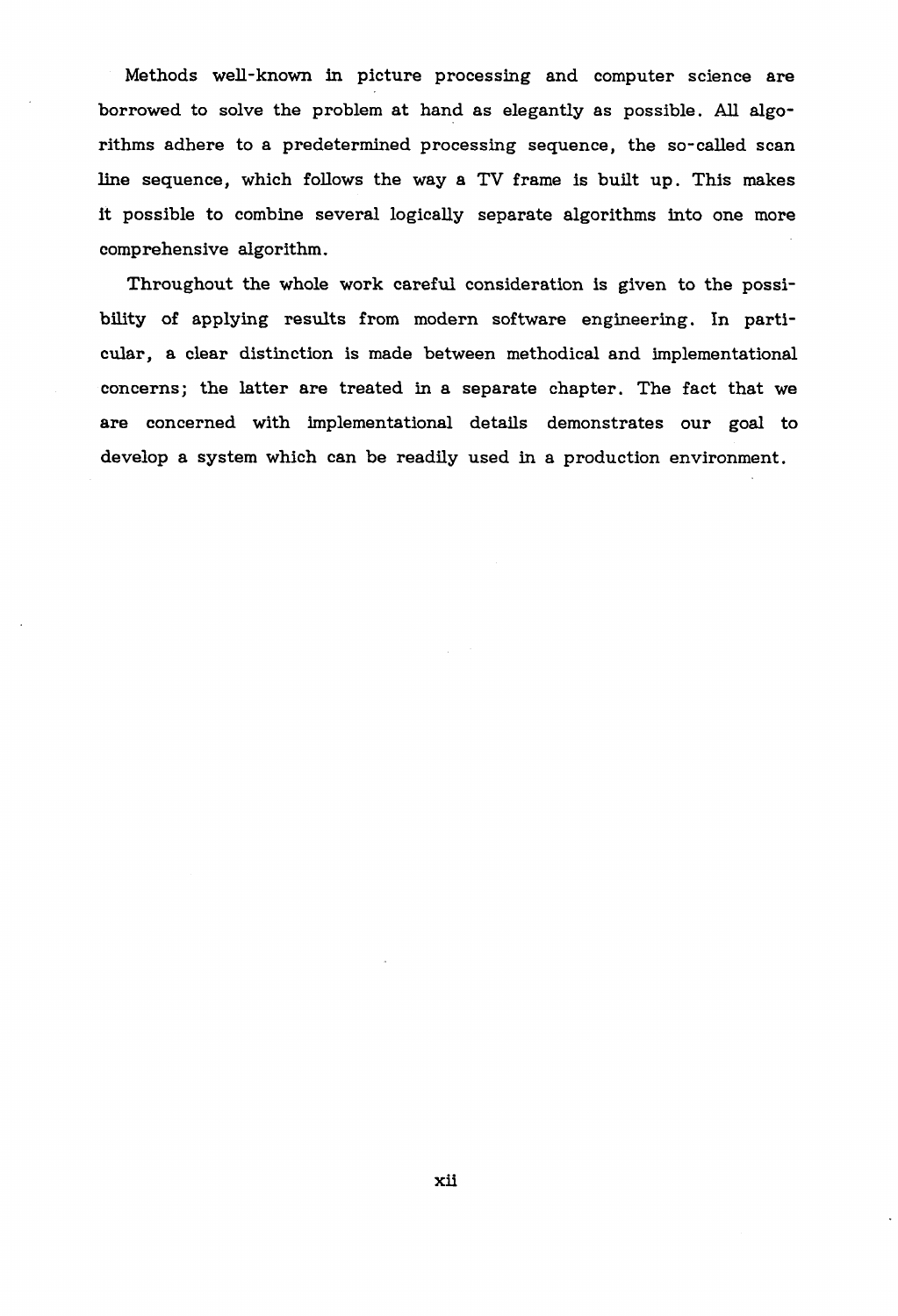#### KURZFASSUNG

Eine gesamthaft gesehen neue Verfahrenssequenz wird entworfen und implementiert, um damit einen haufigen Fall der digitalen Erfas sung von existierenden Karten besonders rationell und weitgehend automatisiert abdecken zu können. Es handelt sich dabei um sogenannte Polygonkarten von administrativen und/oder statistischen (räumlichen) Einheiten, die als Linienzeichnungen vorhanden sind. Dabei interessiert vor allem die darin enthaltene geometrische Information, im Hinblick auf ihre mögliche Einfügung in ein geographisches Informationssystem.

Im Gegensatz zu den in der Literatur beschriebenen Methoden, bei denen in den abgetasteten Rohdaten die Linien auf die Dicke eines Bildpunktes verdiinnt werden, um diese anschliessend mit geeigneten Schablonen zu verfolgen, wird hier ein gewissermassen dualer Ansatz verfolgt. Anstatt die begrenzenden Linien in den Vordergrund zu stellen, werden primar die von den Linien eingeschlossenen Gebiete betrachtet. Nachdem diese mit einem eindeutigen Code versehen worden sind, werden sie gleichmassig und "gleichzeitig" nach alien Seiten expandiert, bis sie mit benachbarten Gebieten in Beriihrung kommen. Die jetzt nur noch implizit vorhandenen Grenzen, d.h. die Rander von Rasterzellen unterschiedlicher Farbe, werden extrahiert und in einer kompakten topologischen Datenstruktur im Sinne der Archivierung abgelegt. Der Vorteil dieser Methode ist einmal, dass keine aufwendigen Tests mehr notwendig sind, um den Linienzusammenhang zu gewahrleisten, dann aber auch dass die benötigte Grösse der Schablonen zur Linienextraktion nur ein 2x2-Fenster im Gegensatz zu einem 3x3-Fenster fiir die traditionelle Methode ist. Dies hat zur Folge, dass der benötigte Platz im Hauptspeicher minimiert werden kann und somit schnellere und überdies noch stabilere Algorithmen ermög-

xiii